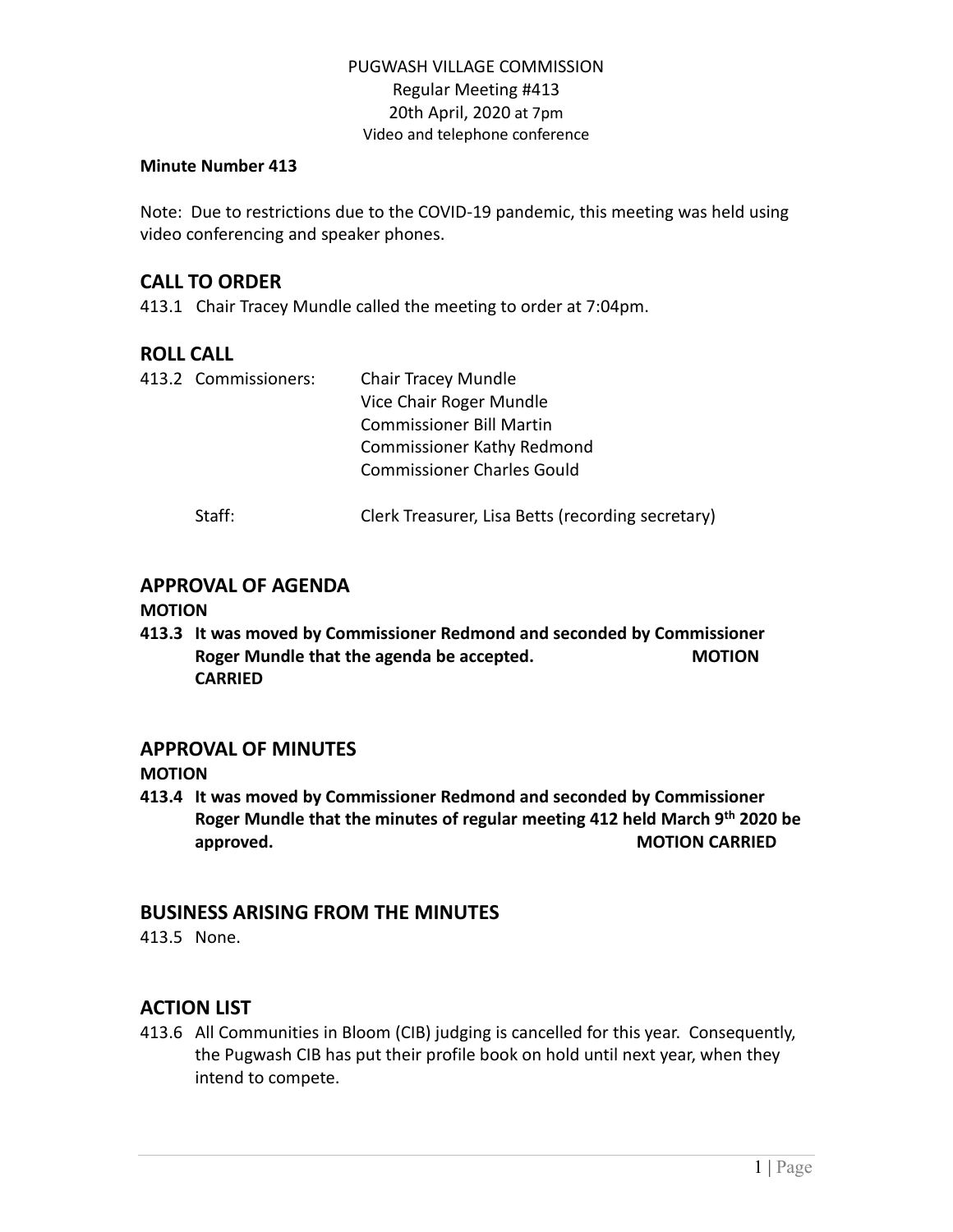413.7 The tender for the boardwalk and lamp post repairs have been awarded to Tuttle & Sons Construction.

## **PRESENTATION**

413.8 None.

# **CORRESPONDENCE**

- 413.9 Minister Lloyd Hines response to MLA Elizabeth Smith-McCrossin's letter (28 February 2020) re: sidewalks on Church Street.
- 413.10 Bob Cervelli of Centre of Prosperity sent information about the organization's plans for this year. Last year, the Village committed to supporting the organization with \$1,000 per year for three years.

# **COMMITTEE REPORTS**

#### **Clerk Treasurer's Report**

413.11 Communities in Bloom. See report in Action List

- 413.12 While the old train station is closed due to the COVID-19 pandemic we have taken advantage of the access to the building and are in progress repainting the library area. Windows and cracks in the walls have been caulked to reduce air exchange and heat loss. The floor has been sanded and refinished. It is looking much improved.
- 413.13 Jenn Houghtaling is moving ahead with looking for programs that will help fund solar panels at the Farmers Market. CBDC is helping with programs that are not otherwise being used.
- 413.14 The position of recreation director has been withdrawn. The Clerk asked if the Visitor Information Centre positions should be terminated too. The Commission agreed that we should wait a few more weeks before making that decision.
- 413.15 Boardwalk tender. See minute 413.7. The Clerk reported that the latest interpretation of the provincial restrictions will allow for maintenance work in the park.
- 413.16 Budget. The Clerk presented the budget in a new, more standardized format.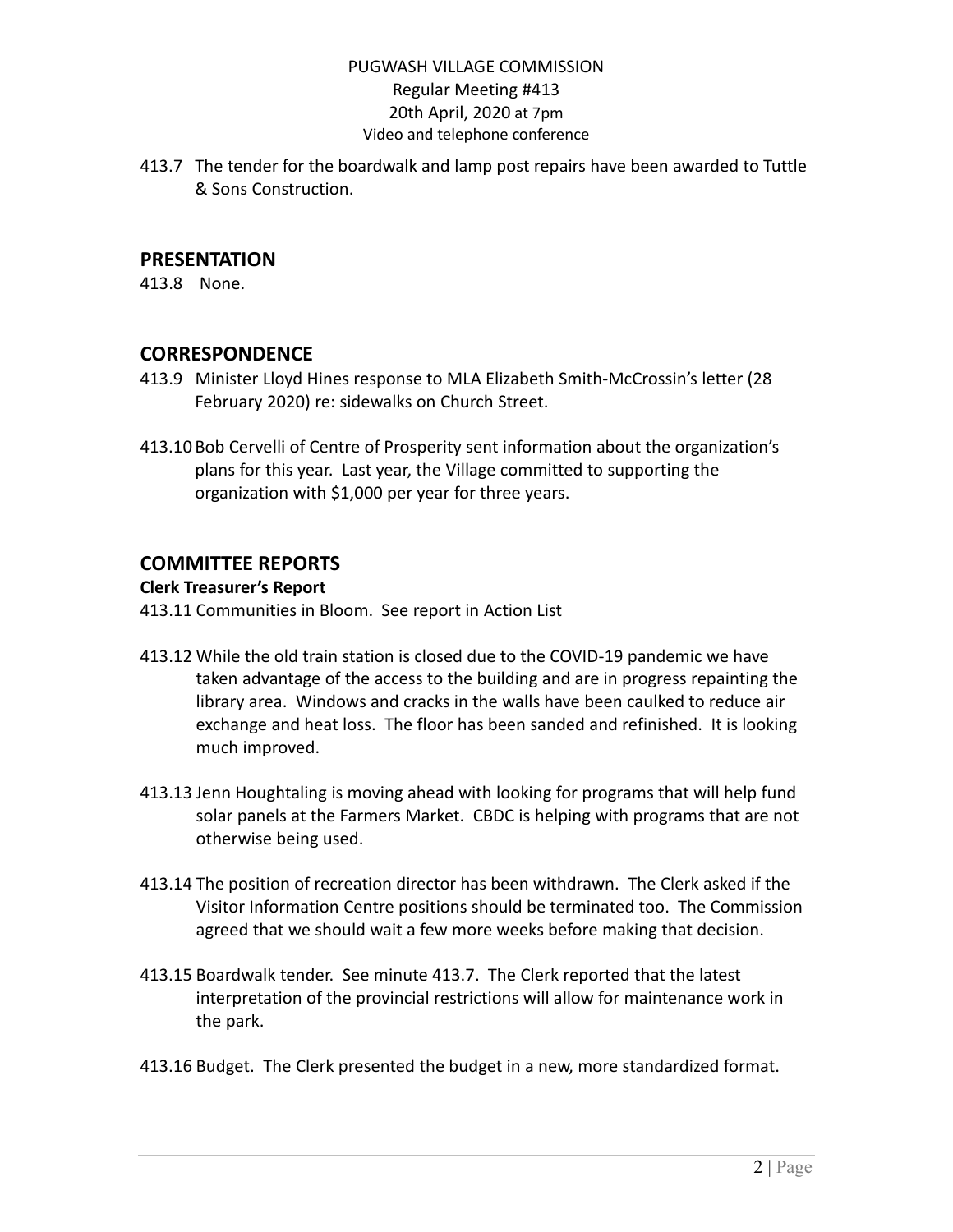#### **MOTION**

# **413.17 It was moved by Commissioner Redmond and seconded by Commissioner Roger Mundle that the budget be adopted. MOTION CARRIED**

413.18 To maintain social distancing, the audit, planned for this coming week, will be done at the auditor's home in Berwick. All materials will be sent directly to him.

#### **Gathering of the Clans**

413.19 Due to continued restrictions during the current COVID-19 pandemic, the festival has been cancelled for this year. The announcement was made April 10<sup>th</sup>.

# **MOTIONS**

413.20 None

# **NOTICE OF MOTIONS**

413.21 None

### **NEW OR OTHER BUSINESS**

- 413.22 The next regular meeting of the Pugwash Village Commission will be Monday, 7pm May 11<sup>th</sup>.
- 413.23 May 27<sup>th</sup> is nomination day for two vacancies on the Village Commission.
- 413.24 The Village Annual General Meeting is planned to be held May 28<sup>th</sup>.
- 413.25As a sign of respect for those killed in the massed shooting over the weekend in parts of Nova Scotia, the flag at the Pugwash Cenotaph is at half staff.
- 413.26 Signs of support and gratitude to health care workers have been erected on the Pugwash hospital grounds for staff and visitors to see.
- 413.27 Commissioner Martin commented that, during these times of self isolation and restrictions on meetings, it remains important that all Commission meetings are accessible to the public. The current free version of *Zoom* will allow up to 100 participants for a 40 minutes meeting. The meeting host (Clerk) can manage whose microphones are turned on. A paid subscription to Zoom includes the ability to record the meeting and for longer meetings. The new Provincial regulations that allow for video/teleconference meetings for municipalities (not